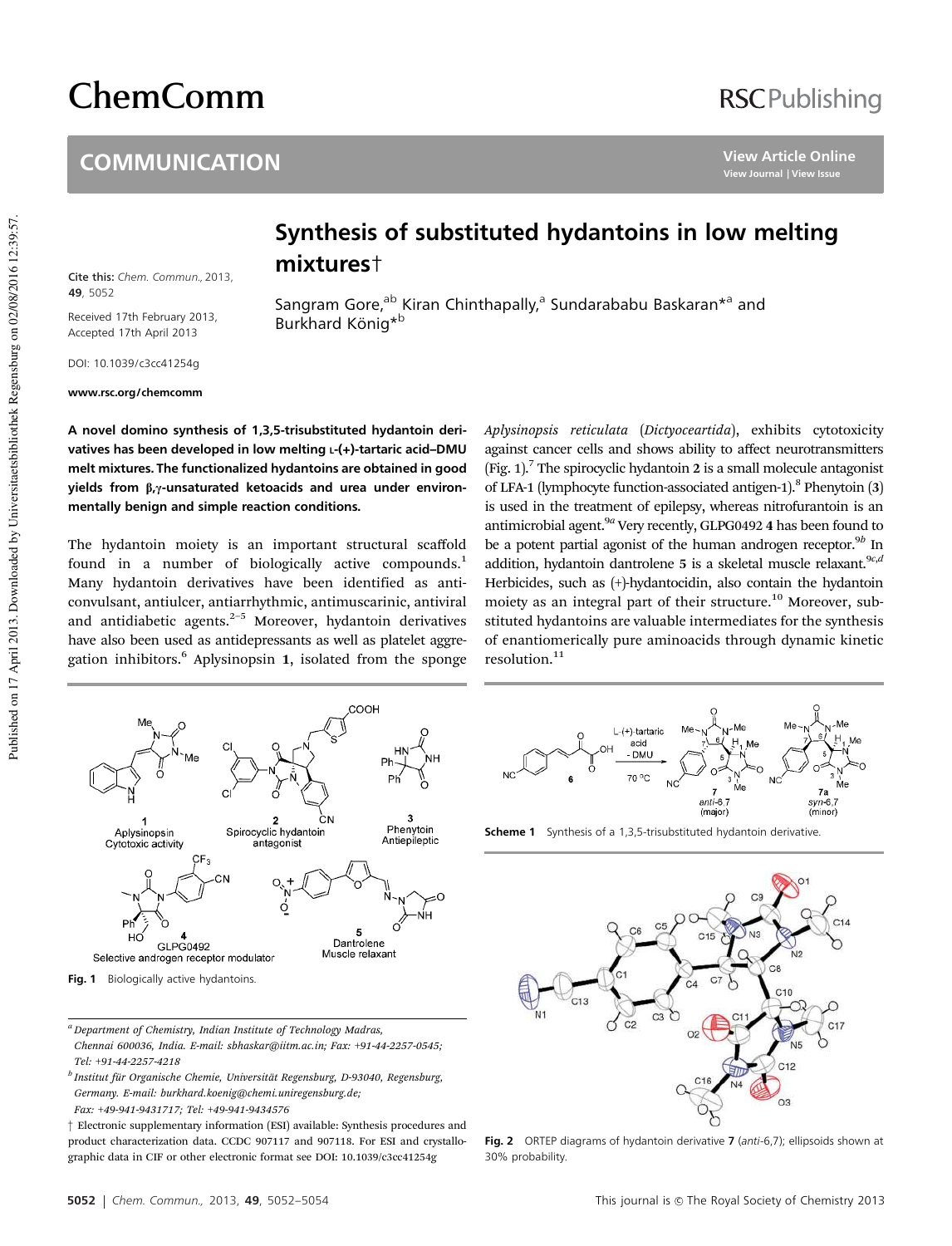A variety of synthetic methods exist in the literature for the preparation of hydantoins from diverse starting materials.<sup>1</sup> The classic methods for the synthesis of hydantoin include the Bucherer–Bergs synthesis and the reaction of urea with carbonyl compounds.<sup>12</sup> In particular, the synthesis of highly substituted hydantoins is accomplished by reacting N-substituted  $\alpha$ -amino acids or their esters with isocyanates.<sup>13</sup> Alternative strategies for the synthesis of substituted hydantoins



<sup>a</sup> Reaction conditions:  $\beta$ , y-unsaturated ketoacid (1 mmol) in *L*-tartaric acid–DMU melt  $(1.5 \text{ g})$  at 70 °C.  $^b$  Isolated yield.

use transition metal catalyzed reactions,<sup>14</sup> Ugi condensation,<sup>15*a*</sup> reaction of  $\alpha$ , $\beta$ -unsaturated carboxylic acids with carbodiimide,<sup>15b</sup> as well as the reaction of  $\alpha$ -amino amides with phosgene.15<sup>c</sup>

We have established low melting mixtures $^{16a,b}$  based on renewable resources as alternative reaction media for carrying out organic transformations.<sup>16c–f</sup> Recently, we reported the synthesis of dihydropyrimidinones (DHPM), pyrimidopyrimidinediones and indoles in  $L$ -(+)-tartaric acid–urea melts.<sup>17</sup>

Herein, we report the first domino synthesis of 1,3,5-trisubstituted hydantoin from a  $\beta$ , $\gamma$ -unsaturated ketoacid in low melting mixtures. Thus,  $\beta$ , $\gamma$ -unsaturated ketoacid 6 reacts in a surprising transformation, upon exposure to <sup>L</sup>-(+)-tartaric acid– dimethylurea (DMU) melt conditions, to 1,3,5-trisubstituited hydantoin derivative 7 in excellent yield with good diastereoselectivity (Scheme 1).

The hydantoin derivative was obtained as a mixture of syn- and anti-diastereomers and the relative stereochemistry of the aryl and the hydantoin group was found to be anti to each other (major distereomer). The relative stereochemistry of the major anti-hydantoin derivative 13 was established using NOE experiments.<sup>18</sup> Structure and relative stereochemistry of the major anti-6,7 isomer were confirmed using single crystal X-ray analysis (Fig. 2).<sup>19</sup>

Various  $\beta$ , $\gamma$ -unsaturated ketoacids derived from electron rich as well as electron deficient aldehydes were found to react readily under the melt conditions to furnish the corresponding substituted hydantoin derivatives in good to excellent yields.<sup>19</sup> The  $\beta$ , $\gamma$ -unsaturated ketoacid 10 derived from piperonal furnished the corresponding hydantoin derivative 11 in very good yield. Similarly, the  $\beta$ , y-unsaturated ketoacid 16 derived from sterically demanding aldehydes, such as 2,4-dichloro benzaldehyde, smoothly gave the corresponding hydantoin derivative 17 in excellent yield (Table 1). $^{20}$  A plausible mechanism for the formation of trisubstituted hydantoin derivatives is depicted in Scheme 2.

Surprisingly, exposure of  $\beta$ ,  $\gamma$ -unsaturated ketoacid 18, derived from furfural, to <sup>L</sup>-(+)-tartaric acid–DMU melt resulted in the formation of a novel bicyclic alkylidine hydantoin derivative,



Scheme 2 Plausible mechanism for the domino synthesis of a novel 1,3,5trisubstituted hydantoin derivative.